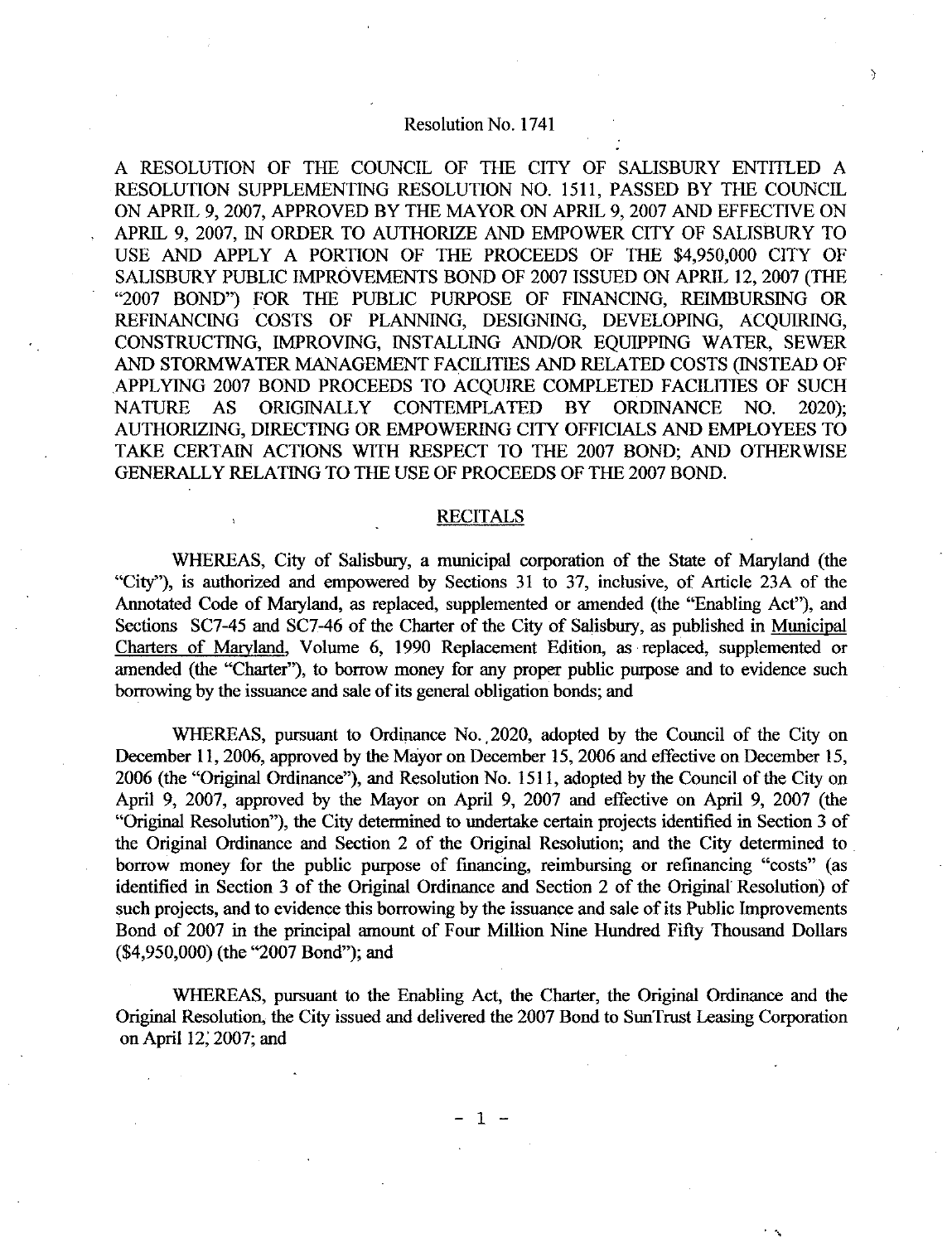WHEREAS, Section 3(b) of the Original Ordinance and Section 2 of the Original Resolution provide that proceeds of the 2007 Bond shall be appropriated and allocated as follows:

|              | <b>Project Description</b>                       | Maximum Principal<br>Amount |
|--------------|--------------------------------------------------|-----------------------------|
|              |                                                  |                             |
| $\mathbf{1}$ | Isabella Street-Shoreline Stabilization          | \$2,050,000.00              |
| 2            | Water/Sewer/Stormwater Management -Acquisition   | 2,760,000.00                |
| 3            | Animal Health Building/Salisbury Zoo-Engineering | $67,500.00 \cdot$           |
| 4            | Fire Station #2 Renovation - Engineering         | 42,500.00                   |
| 5.           | Costs of Issuance                                | 30,000.00                   |
|              |                                                  | \$4,950,000.00              |

and the projects set forth above are herein referred to as the "Original Projects" and are referred to as the "Projects" in the Original Ordinance and the Original Resolution; and

WHEREAS, since the passage of the Original Ordinance and the Original Resolution and the issuance of the 2007 Bond, the City has determined that instead of applying \$2,760,000.00 of  $\frac{34,950,000.00}{1}$ <br>and the projects set forth above are herein referred to as the "Original Projects" and are referred to<br>as the "Projects" in the Original Ordinance and the Original Resolution; and<br>WHEREAS, since the the proceeds of the <sup>2007</sup> Bond exclusive of investment earnings that may be applied for such purpose) to acquire completed water, sewer and stormwater management facilities as contemplated by the Original Project identified as number 2 in the preceding WHEREAS clause, the City will apply such 2007 Bond proceeds to the costs of planning, designing, developing, acquiring, constructing, improving, installing and/or equipping such facilities and any related costs (the "2008 Modified Project"); and

WHEREAS, accordingly, the City desires to revise the description of the Original Projects as set forth in the Original Resolution in order to allow proceeds of the 2007 Bond to be applied to costs of the 2008 Modified Project.

SECTION 1. NOW, THEREFORE, BE IT RESOLVED BY THE CITY COUNCIL OF THE CITY OF SALISBURY, MARYLAND that (a) pursuant to the authority of the Enabling Act, the Charter and the Original Resolution, Section  $2(a)$  of the Original Resolution is hereby deleted in its entirety and inserted in place thereof shall be the following:

# [REMAINDER OF THIS PAGE INTENTIONALLY LEFT BLANK]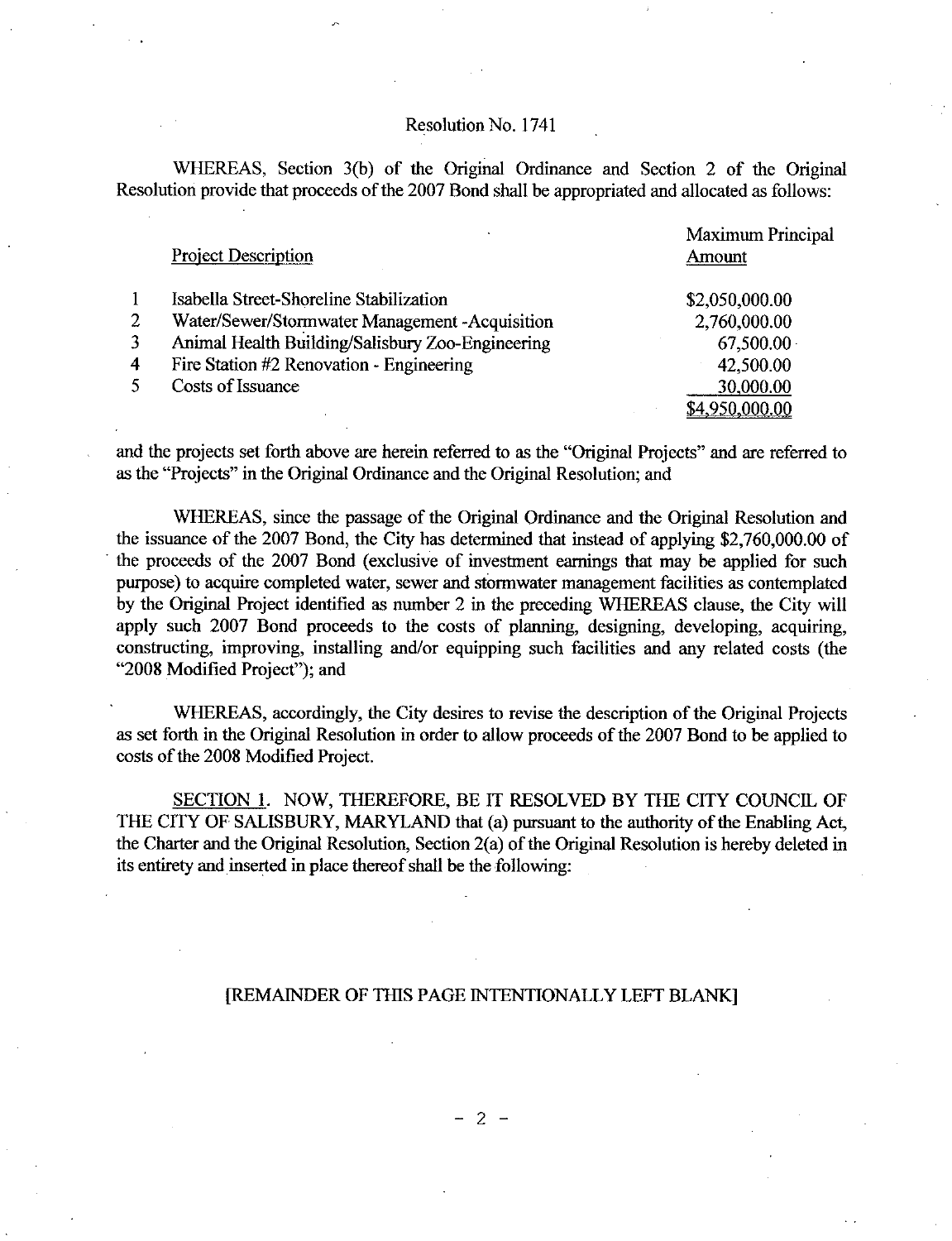"SECTION 2. BE IT FURTHER RESOLVED that (a) pursuant to the authority of the Enabling Act, the Charter and the Ordinance, the City hereby determines to borrow money and incur indebtedness for the public purpose of financing reimbursing or refinancing the costs of the following public purpose projects in the maximum principal amount set forth opposite each such project subject to subsection (c) below:

|              | <b>Project Description</b>                       | Maximum Principal |  |
|--------------|--------------------------------------------------|-------------------|--|
|              |                                                  | Amount            |  |
| $\mathbf{1}$ | Isabella Street-Shoreline Stabilization          | \$2,050,000.00    |  |
| 2            | Water/Sewer/Stormwater Management                | 2,760,000.00      |  |
| 3            | Animal Health Building/Salisbury Zoo-Engineering | 67,500.00         |  |
| 4            | Fire Station #2 Renovation – Engineering         | 42,500.00         |  |
| 5            | Costs of Issuance                                | $30,000.00 \cdot$ |  |
|              | <b>TOTAL</b>                                     | \$4,950,000.00    |  |

The projects identified in items  $1 - 5$  above are collectively referred to herein as the "Projects".

(b) By undertaking the amendments to Section  $2(a)$  of the Original Resolution provided for in subsection (a) of this Section 1, the City is revising the description of the Original Project<br>identified as number 2 in Section 2(a) of the Original Resolution to change and expand the scope of<br>activities for whic activities for which proceeds of the 2007 Bond may be applied in respect of such project to include costs of planning, designing, developing, acquiring, constructing, improving, installing and/or equipping such facilities and any related costs. The projects identified in the chart set forth in subsection (a) above are collectively referred to herein as the "2008 Revised Projects". From and after the effective date of this Resolution all references to the Projects in the Original Resolution shall be deemed to be references to the 2008 Revised Projects, as identified in this Resolution. From and after the effective date of this Resolution, the provisions of this Section 1 shall supersede the provisions of the Recitals of and Section 2 of the Original Resolution with respect to the application of proceeds of the 2007 Bond.

(c) Notwithstanding the foregoing provisions of this Section 1, proceeds of the 2007 Bond may not be applied to costs of the <sup>2008</sup> Modified Project unless and until the City enacts an ordinance making corresponding amendments to the provisions of Section <sup>3</sup> of the Original Ordinance to allow proceeds of the 2007 Bond to be applied to costs of the 2008 Modified Project.

SECTION 2. BE IT FURTHER RESOLVED that, subject to the provisions of Section 1(c) of this Resolution, the Mayor and the Director of Internal Services are hereby authorized and empowered to supplement the Tax and Section 148 Certificate dated April 12, 2007, executed and delivered in connection with the issuance of the 2007 Bond, in order to evidence the expectations of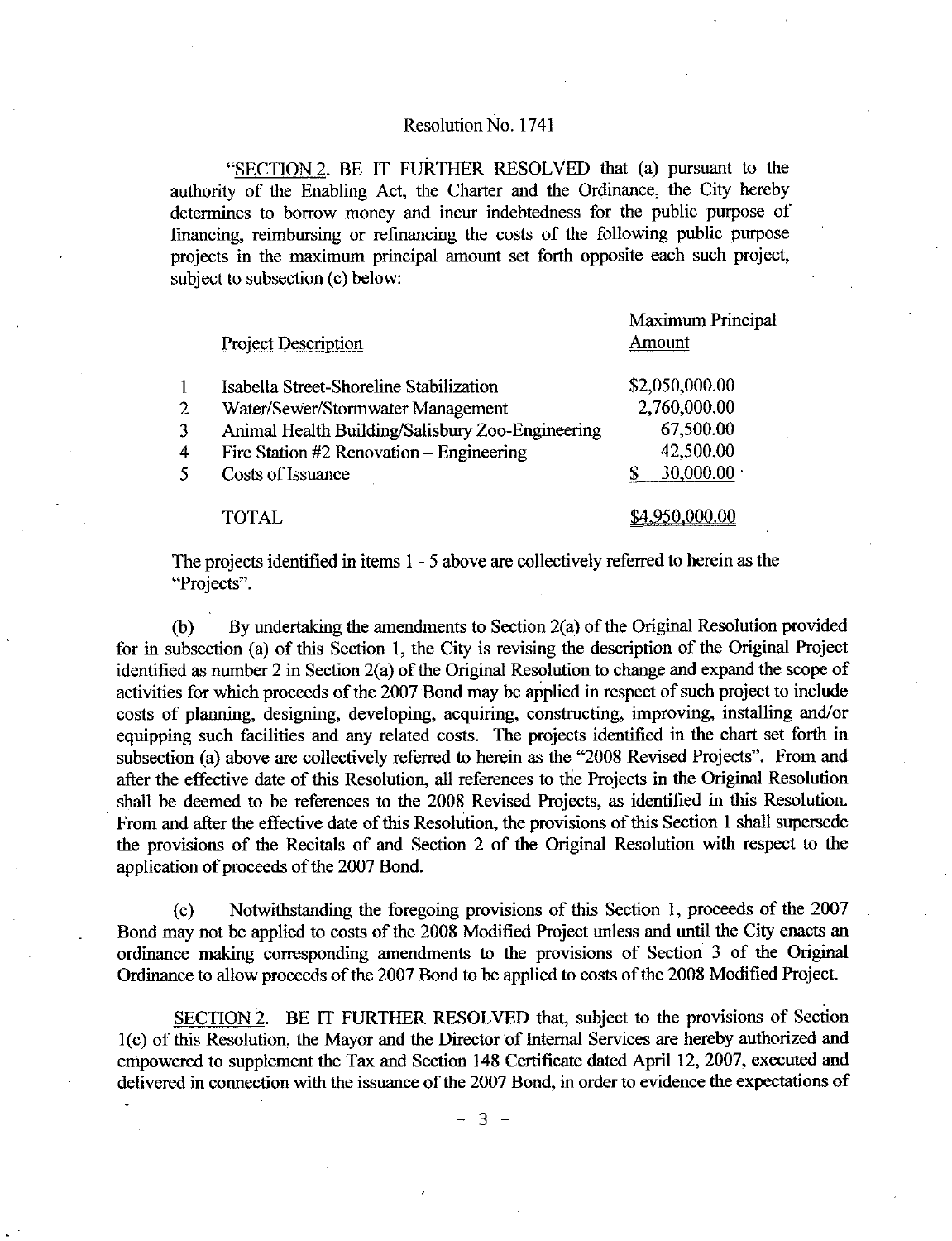the City as to the application of the proceeds of the 2007 Bond following the effective date of this Resolution

SECTION 3. BE IT FURTHER RESOLVED that, subject to the provisions of Section  $l(c)$ of this Resolution, the Mayor, the City Administrator, the Director of Internal Services, the City Clerk and all other appropriate officials and employees of the City, as applicable, are hereby authorized and directed to take any and all action necessary to provide for application of the proceeds of the 2007 Bond to finance, reimburse or refinance the costs of the 2008 Revised Projects and to execute and deliver all documents, certificates and instruments necessary or appropriate in connection therewith or in connection with the transactions contemplated by this Resolution.

SECTION 4. BE IT FURTHER RESOLVED that, subject to the provisions of Section  $1(c)$  of this Resolution, from and after the effective date of this Resolution, the Original Resolution shall be deemed supplemented as provided herein and all other terms and provisions ofthe Original Resolution shall remain in full force and effect

SECTION 5. BE IT FURTHER RESOLVED that this Resolution shall become effective upon adoption by the Council and approval by the Mayor; provided, however, in the event the City fails to enact an ordinance making corresponding amendments to the provisions of Section <sup>3</sup> of the Original Ordinance to allow proceeds of the 2007 Bond to be applied to costs ofthe <sup>2008</sup> Modified Project, the City may not apply proceeds of the 2007 Bond for such purpose, notwithstanding the effective date of this Resolution. Pursuant to Charter Section SC7-46A, this Resolution may not be petitioned to referendum